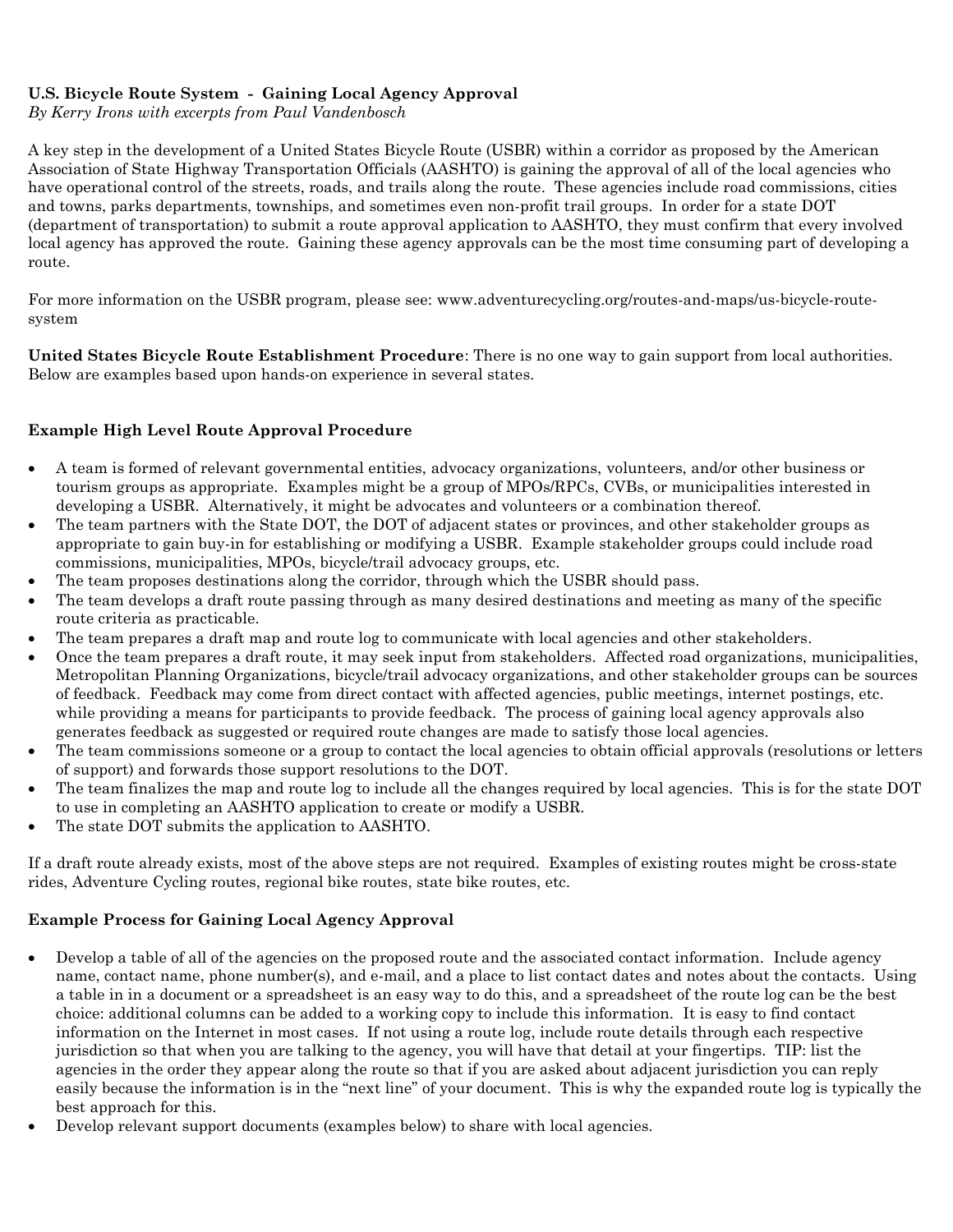- Contact each agency. TIP: it is best if the first the local agency hears about the route is from this direct contact rather than from news articles, local bike advocates, public meetings, etc. You want to be sure that the agency is getting the full story and accurate information and doesn't feel blind-sided. Resistance can build before they are fully informed.
	- It typically makes most sense to start with a phone call. People get a lot of e-mail and it is hard to get through to busy officials except by a phone call, and this is your chance to answer questions and to begin to build a relationship. Expect to have to call repeatedly to get through to the right person. Often a county or city clerk or administrative assistant can identify the right contact.
	- o On the first contact, ask if you have contacted the right agency. Ask "Who owns the road?" For example, in small communities, the county/parish may be responsible for the roads, so that community does not need to sign off on the route.
	- $\circ$  On the first contact, make sure to mention that this effort is under the responsibility your state transportation department and AASHTO, as these agencies carry significant weight with local officials. Also mention which organization(s) at the state and regional level are participating and leading the effort, and the organization which you represent. Adventure Cycling can be mentioned as a 50,000 member national non-profit to give credibility to the request.
	- o On the first contact, briefly explain the USBR System, bicycle touring (long distance, multi-day, not local riders, only a few riders per day) and the process for gaining route approval. It is important to communicate that this is route designation, not a construction project and not planning for an event. Offer to supply information by email (background information, route description, resolution template, etc.). Ask what the process is for the agency to approve a resolution or provide a letter of support.
	- o Emphasize that final route approval is in the hands of the local agency, that the route application cannot be submitted without their agreement. This gives them a feeling of local control, which can be an issue in some jurisdictions.
- Continue regular contacts. It is rare that the initial contact will be sufficient to gain a support resolution. In some cases it will take more than one contact before your request is taken seriously. Agency personnel are busy people, and often this request will "fall off the pile" and you have to re-initiate the contact. The table of contact information is quite useful here; reminding them of the number of contacts and dates of those contacts shows the agency that this is a serious effort and will not go away until a resolution is approved. While approvals are sometimes obtained quickly, it is not uncommon that several months of contacts are needed.
- Be prepared to offer to make presentations at agency board meetings. Anything that can be done to make it easier for agency personnel to "make the case" will be appreciated, and those personnel often will not "take up the cause" on their own.
- As approvals are obtained, be sure that the agencies forward copies to the DOT and to yourself.
- As approvals are obtained, share that information with other agencies. There is an element of "we'll see what our neighbors are doing" and so this will help move agencies forward.

# **General Tips:**

- $\triangleright$  Recognize that sometimes there is a multi-level approval process before the final resolution can be obtained. Examples might be a planning commission that reports to a city council, or a transportation board that reports to a road commission. In larger communities there often is some sort of citizens group that is in the loop as well. Sometimes the final approval is simply a "stamp of approval" on the decision of the lower level board so it is that lower group that will need to be convinced.
- $\triangleright$  Be prepared to offer an "official letter of request" from one of the organizations involved. Typically this would come from a state level advocacy organization or from Adventure Cycling. Some agencies need to have something "for their files" and to assure themselves that this "voice on the phone" is representing a real organization.
- If you need to prepare a map, the preferred mapping tool is RideWithGPS. RWGPS is free, easy to use, there are lots of online tutorials, and it can export GPX and KML files that DOT mapping departments prefer. It also creates an abbreviated route log that can be pasted into a spreadsheet to create a full route log. Keep the maps up to date: tell the agencies that there will be occasional map updates but that their link to the RWGPS will always take them to the current map.
- Recognize that sometimes one agency will request a route change that requires another agency to accept a change of the route in their jurisdiction. This is can be a challenging exercise especially when an already passed resolution needs to be changed, so make sure that "hand holding" takes place between adjacent agencies to minimize such changes.
- Accept that local agencies may have various reasons to choose a different route from the one proposed. These may include not wanting cyclists on a given road for fear of creating traffic issues for cars, concerns about road surface quality, the desire to use roads with paved shoulders, etc. Road commission members often have a very different view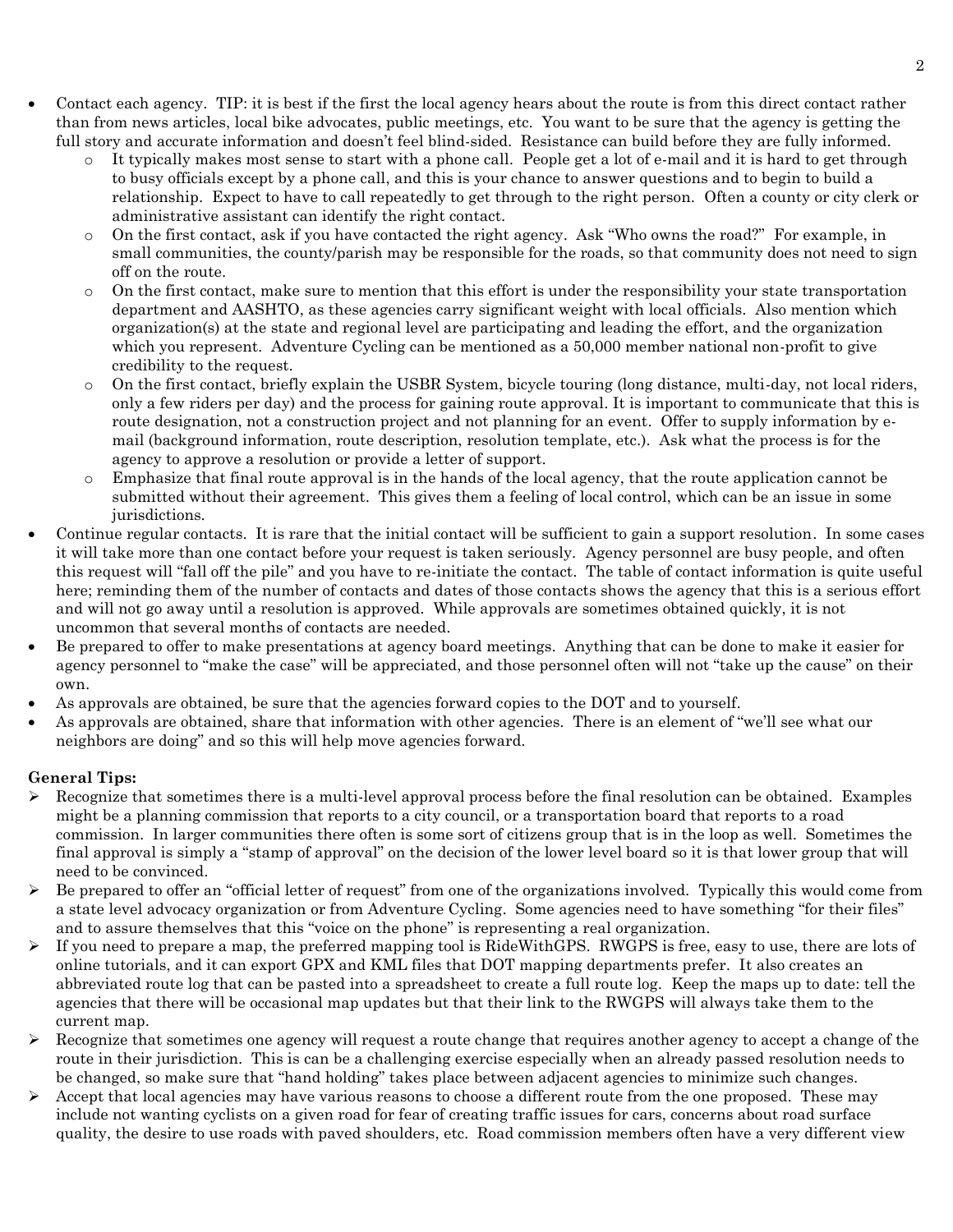than a cyclist might of what makes a good riding road. Balancing the "best" route choice with local desires will require compromise, and it may require accepting a "sub-optimal" local request in order to move the process forward. Once the full route is approved, agencies can be lobbied to amend the route.

- $\triangleright$  Designating a USBR doesn't change the nature or use of a road, street, or trail for other purposes. It doesn't impose any constraints about the pavement itself or the right-of-way. No changes are required to meet any standards.
- Manage expectations with the local agencies so that they are not expecting a flood of cyclists in their jurisdiction. This is a double-edged sword; it is good to have locals anticipating a tourism opportunity but they may also balk if they think that their roads will become crowded with cyclists. Talk in terms of "a couple thousand riders per year (10 per day)" so that they don't anticipate "hundreds of riders per day."
- $\triangleright$  Repeat as needed that the local agency controls the final route choice. If they get the feeling that they are being forced into approval this can build resistance.
- $\triangleright$  If you know of active local bike clubs or trail organizations along the route, keep them informed about the project. They need to communicate to their membership so that the cycling community presents a "united front" to local agencies. If an agency gets conflicting route selection messages from local cyclists it can be very difficult to keep the process on track.

============================================================

## **Sample introductory email to send to local agency after initial phone contact (can also serve as a phone script for the first contact):**

Thanks for taking the time to talk with me [or I left a voice mail with you] about USBR XX through XXXXX. This project is part of a national effort (through AASHTO) to build a US Bicycle Route System and is being led in our state by [STATE DOT], [LEAD AGENCY OR AGENCIES], [LIST OTHER KEY STAKEHOLDERS], and the Adventure Cycling Association.

Below is some background information and a template for a resolution for your agency to endorse and send to [state DOT]. Here are the addresses to which you can mail or email a resolution of support from your XXXX. Feel free to edit the resolution as needed. [STATE DOT CONTACT PERSON] is the one who will officially submit the route approval application to AASHTO.

Name XXXX Department of Transportation Email phone Address, City, State, Zip

Your Name Organization Name (you can use Adventure Cycling) email phone

Just so you have it on paper, the proposed route through XXXX uses the following (LIST ROADS, STREETS, and TRAILS). The route proposal supplied is just that; a proposal. Local agencies will be the ones who determine the final route as they are the ones who have to assure support for the route to <STATE DOT>.

Here is a link to the map of the entire route: [RWGPS map link]. There may be changes to this map as each local jurisdiction provides feedback so please refer to the link rather than copying the map via screen shot, etc. The general route for USBR XX is from [CITY OR LOCATION NAMES WHERE ROUTE ENTERS AND EXITS STATE PLUS COMMUNITIES AND COUNTIES/PARISHES, ETC. ALONG THE ROUTE].

## USBR XX continues [GIVE GENERAL DESCRIPTION OF THE ENTIRE ROUTE CORRIDOR TO WHERE EVER IT TERMINATES ON BOTH ENDS INCLUDING KEY DESTINATIONS, ATTRACTIONS, ETC.].

You can find a huge amount of background information on the USBRS at www.adventurecycling.org/routes-and-maps/usbicycle-route-system including a downloadable map for the entire proposed system.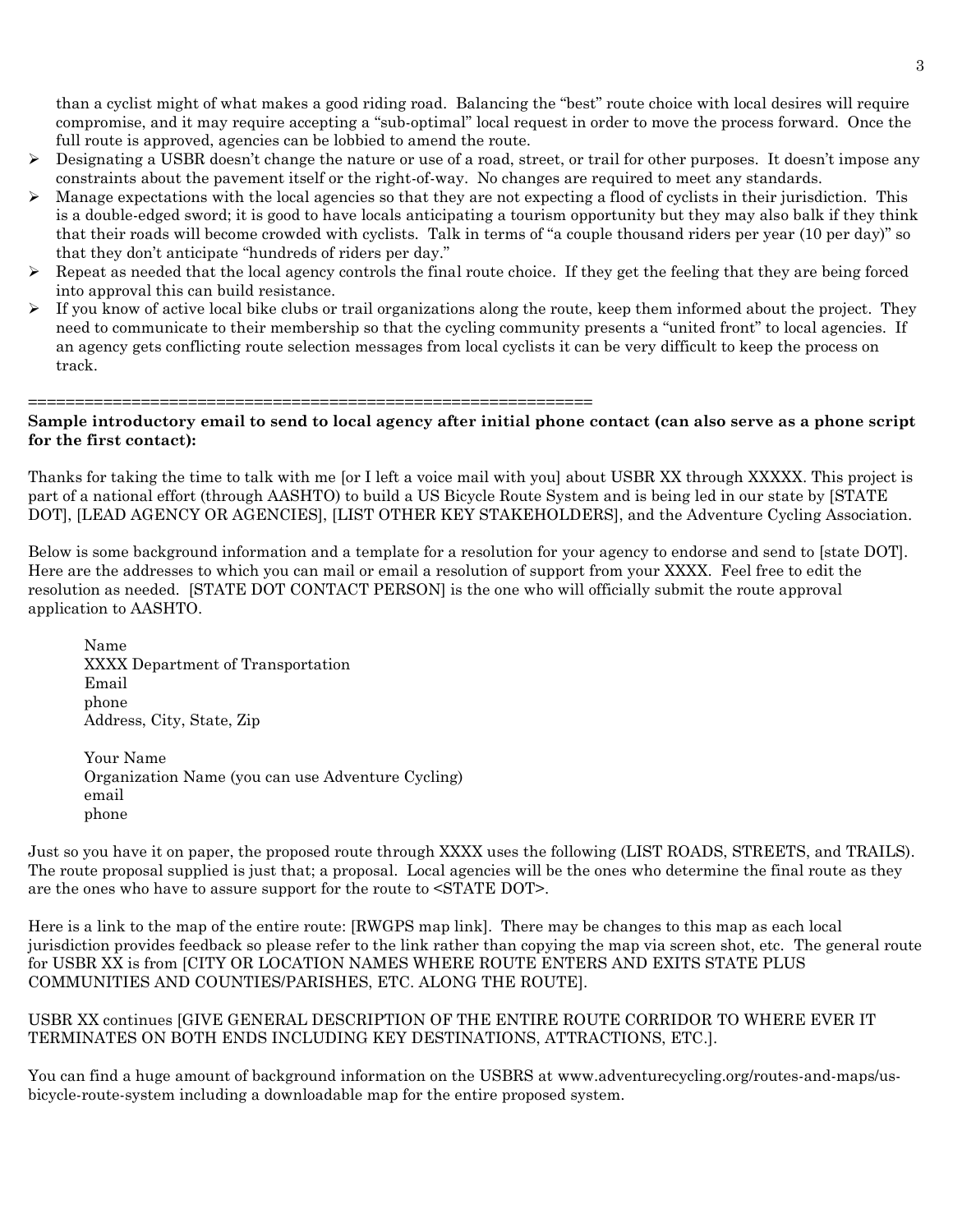As I hear from the agencies in your region, I will keep you informed about their progress. If you have any questions, please feel free to contact me.

Contact Name Represented Organization Phone number

#### ============================================================ **Background information on USBR route designation to share with local agencies:**

There is no inherent liability for local agencies per the federal Transportation Research Board: http://onlinepubs.trb.org/onlinepubs/nchrp/nchrp\_lrd\_53.pdf [Some states have specific issues or have already addressed this issue. Supply local information when available.]

To view AASHTO information on the US Bicycle Route System: https://route.transportation.org/us-bicycle-routes/

Signage is nice, but not required. There are a number of ways a route can be designated including maps (paper or Internet), signs, pavement markings, downloadable GPS coordinates, etc.

The choice of roads for a US Bicycle Route is a tradeoff between low traffic, direct routing, access to services (bike shops, motels, campgrounds, etc.), access to points of interest, and scenic roads. The best route for a family weekend bike ride may not be the best route for someone on a multi-day long distance bicycle trip.

Long distance bicycle tourists are experienced road riders and used to varying quality of road surface, absence of paved shoulders, and car and truck traffic. The number of cyclists who might use a given route is difficult to predict, but five to ten riders per day (1,000-2,000 per season) would be considered a significant increase in usage once a route is designated.

A change in the route can be proposed to the <STATE DOT> and they propose the change to AASHTO. AASHTO has accepted every new route and route change requested by state DOTs. Route changes can be made twice per year.

Designating a USBR does not impose any constraints or restrictions on the use of a road, street, trail or right-of-way. It's current or future status or use for any other purpose is not changed.

There is no requirement that roads for US Bicycle Routes meet the guidelines in the AASTHO Guide for Bicycle Facilities. This was explicitly considered and it has been written into the process that there are no specific requirements for road or trail standards. It is recognized that local "engineering judgment" will determine when a road is suitable for inclusion in a USBR designation.

## [IF THERE IS ALREADY CYCLO-TOURIST TRAFFIC ON LOCAL SECTIONS OF THE PROPOSED ROUTE, HIGHLIGHT THAT INFORMATION.] ======================================================

### **Support Resolution Template**

Whereas bicycle tourism is a growing industry in North America, contributing over \$70 billion a year to the economies of communities that provide facilities for such tourists; and

Whereas the American Association of State Highway and Transportation Officials (AASHTO) has designated a corridor crossing [section of state] to be developed as United States Bike Route XX (USBR XX), and

Whereas the [sponsoring organizations] and the Adventure Cycling Association, with the cooperation of the [STATE] Department of Transportation and other stakeholders, have proposed a specific route to be designated as USBR XX, a map of which is herein incorporated into this resolution by reference, and

Whereas the proposed route for USBR XX comes through <CITY/VILLAGE/COUNTY/PARISH> and can therefore provide a benefit to our residents and businesses, and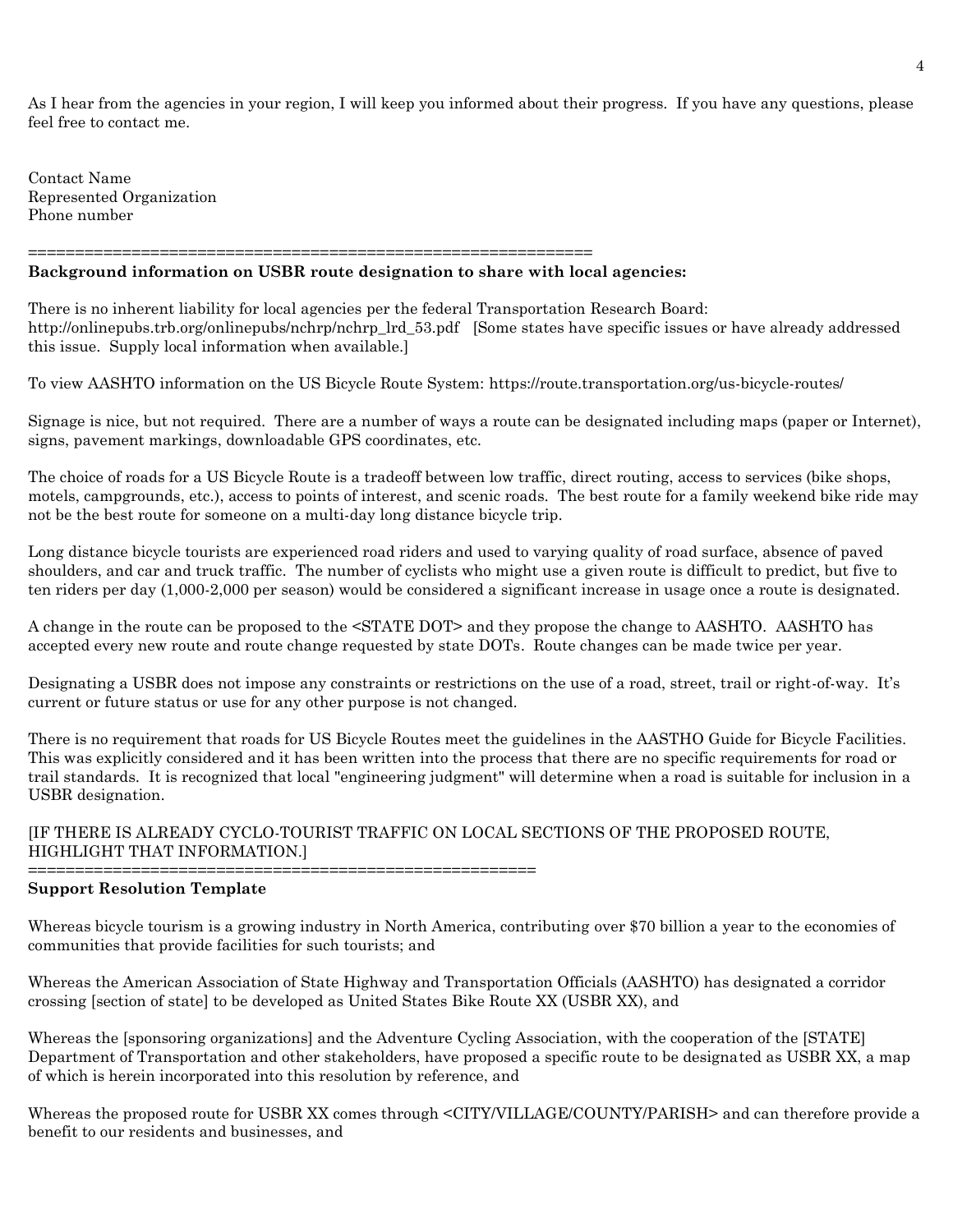Whereas we have investigated the proposed route and found it to be a suitable route, and desire that the route be designated so that it can be mapped and signed, thereby promoting bicycle tourism in our area,

Therefore be it resolved that <CITY/VILLAGE/COUNTY/PARISH> hereby expresses its approval and support for the development of USBR XX, and requests that the appropriate officials see to it that the route is officially designated by AASHTO as soon as this can be achieved, and authorizes the posting of signs within the <NAME\_OF\_JURISDICTION> right-of-way identifying the route through the community once the official designation has been made.

======================================================

## **Letter of Support Template**

*U.S. Bicycle Route System Template Letter of Support*

### **Organizational Letterhead Date**

Dear [NAME],

The [ORG/AGENCY] would like to offer our support for the designation of proposed U.S. Bicycle Route XX (USBR XX) through our community. We recognize that bicycle tourism is a growing industry in North America, contributing \$47 billion a year to the economies of communities that provide facilities for such tourists. As a community, we stand to benefit from this opportunity both economically and from the health and environmental related benefits of encouraging bicycle travel in our region.

The American Association of State Highway and Transportation Officials (AASHTO) has designated a bicycle route corridor through [REGION] to be developed as USBR XX that connects [CITIES AND/OR SCENIC, HISTORIC DESTINATIONS AND/OR TRANSPORTATION HUBS]. Our [CITY/VILLAGE/COUNTY/PARISH] lies within that corridor and we have investigated the proposed route and found it to be suitable for bicycle tourists.

I am contacting you to indicate my [ORGANIZATION/AGENCY'S] support for designating USBR XX through [CITY/COUNTY]. using the following roads and trails: [ROAD/STREET//TRAIL LIST] .

The proposed route for USBR XX will provide a benefit to our residents and businesses and we endorse having the route mapped and signed, thereby promoting bicycle tourism in our area, Therefore [CITY/VILLAGE/COUNTY/PARISH] hereby expresses its support for USBR XX, and requests that the appropriate officials nominate the route for AASHTO designation as soon as this can be achieved.

============================================================

### **Definitions**

- AASHTO American Association of State Highway and Transportation Officials
- USBR A Route approved by AASHTO as a US Bicycle Route.
- Corridor An area proposed by AASHTO for a potential USBR route.
- MPO Municipal Planning Organization
- RPC Regional Planning Commission
- CVB Convention and Visitors Bureau
- Destination A location through which the route should pass, as determined by the project team, DOT, or other key stakeholders.
- DOT A state department of transportation.
- Route log A turn by turn description of a bicycle route which includes road/street/trail names, distance traveled on each road/street/trail, and direction of travel on each road/street/trail, from the starting point to ending point of the state corridor.